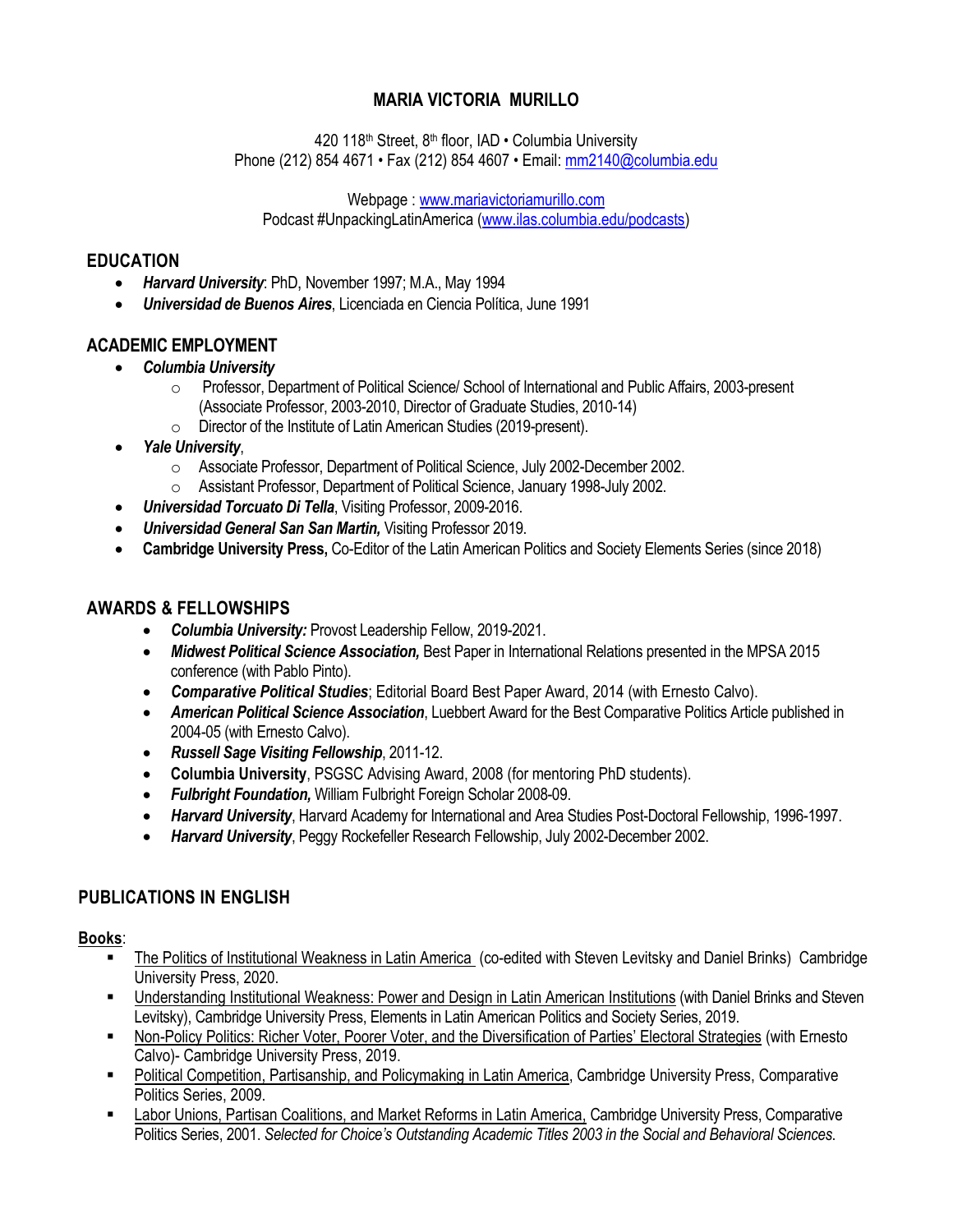Argentine Democracy: The Politics of Institutional Weakness (Pennsylvania State University Press, 2005). Co-edited with Steven Levitsky.

### **Articles:**

- "Heeding to the Losers from Trade: Evidence from Legislators Policy Trade Preferences and Legislative Behavior" (with Pablo Pinto), *Legislative Studies Quarterly*, forthcoming 2021. Winner of the *Best Paper Award in International Relations presented in the MPSA 2015 conference.*
- "Poverty, Vulnerability and Clientelism: Lesson from an Argentina Shanty Town" (with Virginia Oliveros and Rodrigo Zarazaga), *Studies in Comparative International Development,* published online April 2021.
- "Argentina: Peronism Returns" (with Rodrigo Zarazaga) Journal of Democracy Volume 31, Number 2, April 2020, pp. 125-136.
- "Protest of Abundance: Distributive Conflict over Agricultural Rents in Argentina, 2003-2013" (with Jorge Mangonnet), Comparative Political Studies (2020) Vol. 53(8) 1223–1258.
- "Local Economic Voting and the Agricultural Boom in Argentina, 2007-2015" (with Jorge Mangonnet and Julia Rubio) Latin American Politics and Society (2018).
- "Economic Performance and Incumbents' Support in Latin America" (with Giancarlo Visconti) Electoral Studies [Volume](http://www.sciencedirect.com/science/journal/02613794/45/supp/C) 45, (February 2017), Pages 180–190
- "How Investor Portfolio Shape Regulatory Outcomes: Privatized Infrastructure After Crisis" (with Alison Post) World Development 77 (January 2016).
- Latin American Democracies: Breaking the Left-Wing Tide or Electoral Alternation with a Plebiscitarian Flavor, Columbia University Journal of Politics and Society 26/2 (Spring 2016), 2-6.
- "The Fading Kirchner Era" Current History vol.114, No.769 (February 2015).
- "Latin American Political Economy: Making Sense of a New Reality" (with Juan Pablo Luna and Andrew Schrank), Latin American Politics and Society 56/1 (2014).
- "Building Institutions on Weak Foundations: Lessons from Latin America" (with Steven Levitsky) Journal of Democracy 24/2 (April 2013).
- "Sensitivity to Issue Framing on Trade Policy Preferences: Evidence from a Survey Experiment" (with Pablo Pinto and Martin Ardanaz) International Organization 67/2 (March 2013).
- **"**When Parties Meet Voters: Partisan Networks and Distributive Expectations in Argentina and Chile" (with Ernesto Calvo), Comparative Political Studies 46/7 (July 2013). *Winner of the CPS Editorial Board Best Paper Award in 2014.*
- "The Persistence of Peronism" (with Ernesto Calvo) Journal of Democracy 23/2 (2012), 148-161.
- "Teachers' Unions and Public Education," Review Symposium on Terry Moe *Special Interest,* Perspectives on Politics vol. 10, issue 1 (2012), 134-136.
- "Agency Under Constraint: Ideological preferences and the politics of electricity regulation in Latin America" (with Cecilia Martinez-Gallardo) Regulation and Governance, Vol. 5, No.3 (2011).
- "Electoral Revolution or Democratic Alternation?" (with Virginia Oliveros and Milan Vaishnav) Latin American Research Review Vol.45, No.3 (2010).
- "The Causes and Implications of Variation in Institutional Strength" (with Steven Levitsky) Annual Review of Political Science vol. 12 (2009), 115-133.
- "From Kirchner to Kirchner" Journal of Democracy Vol 19. No.2 (April 2008), 16-30, reprinted in Larry Diamond, Marc Plattner and Diego Abente Brun (eds) Latin American Struggles for Democracy (National Endowment for Democracy-Johns Hopkins University Press, 2009).
- "The Political Economy of Productivity: Actors, Arenas and Policies A Framework of Analysis" (with Carlos Scartascini and Mariano Tommasi), Working Paper #640, Research Department, Inter-American Development Bank, Washington, DC, June 2008.
- "Political Competition and Policy Adoption: Market Reforms in Latin American Public Utilities" (with Cecilia Martínez Gallardo) American Journal of Political Science Vol. 51, No. 1 (January 2007), 120-139.
- "Crisis and Policymaking in Latin America: the Case of Chile's 1998-99 Electricity Crisis" (with Carmen Le Foulon), World Development, Vol. 34, No. 9 (September 2006), 1580-1596.
- "Partisanship Amidst Convergence: Labor Market Reforms in Latin America," Comparative Politics Vol. 37, No. 4 (July 2005), 441-458.
- "With a Little Help from my Friends: External and Domestic Allies and Labor Rights in Latin America" (with Andrew Schrank), Comparative Political Studies Vol. 38, No. 8 (October 2005), 971-999.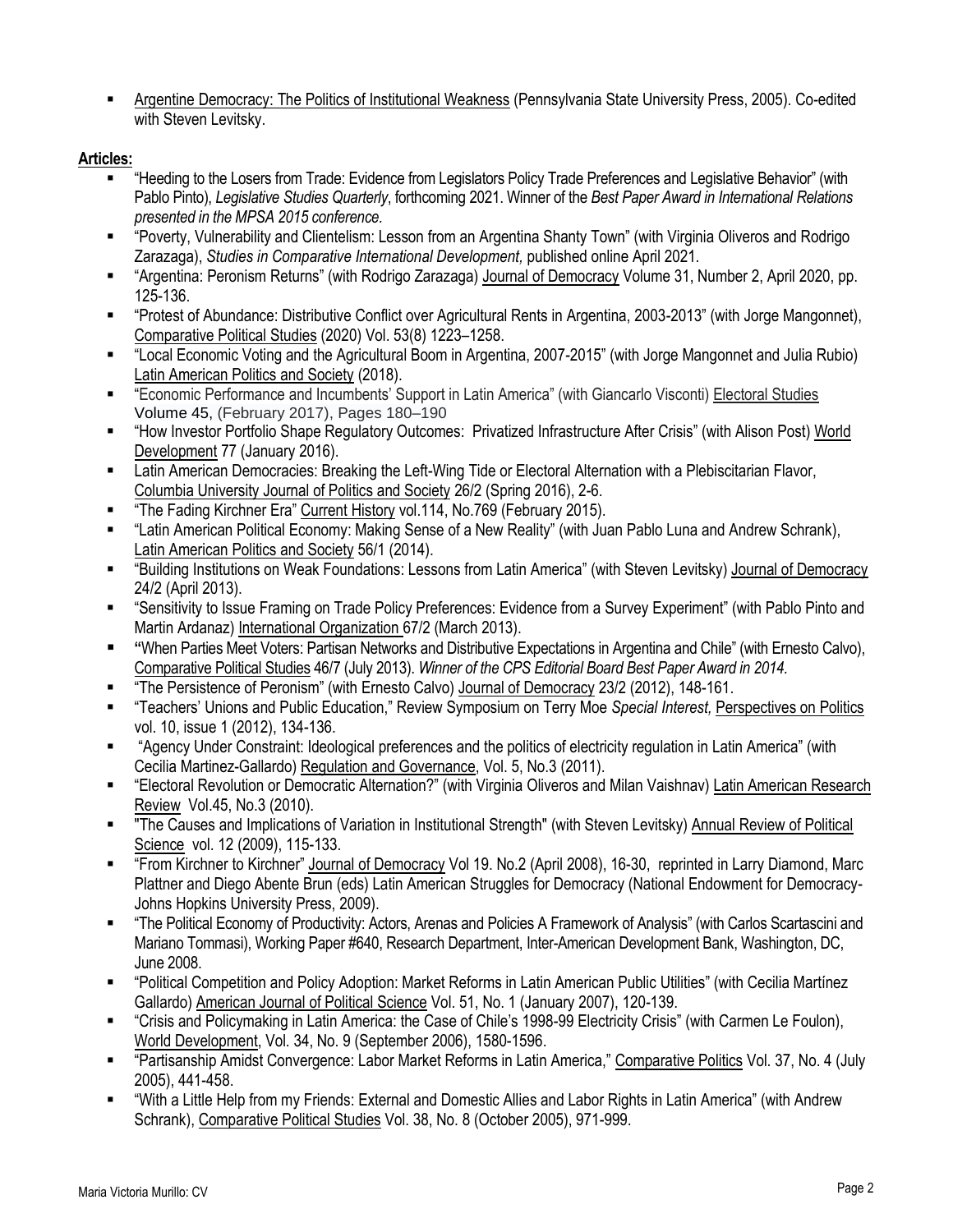- "Who Delivers? Partisan Clients in the Argentine Electoral Market" (with Ernesto Calvo) American Journal of Political Science Vol. 48, No. 4 (October 2004), 742-757. *Winner of the Luebbert Award (CP-APSA).*
- "Teachers' Strikes in Argentina: Partisan Alignments and Public Sector Labor Relations" (with Lucas Ronconi), Studies in Comparative International Development, Vol. 39, No. 1 (Spring 2004), 77-98.
- "Argentina Weathers the Storm" (with Steven Levitsky), Journal of Democracy, Vol. 14, No. 4, (October 2003),152-166.
- "Decentralization in Argentina" (with Nadir Habibi, Cindy Huang, Diego Miranda, Gustav Ranis, Mainak Sarkar and Frances Steward), Journal of Human Development Vol. 4, No. 1 (March 2003), 73-101.
- "Political Bias in Policy Convergence. Privatization Choices in Latin America," World Politics Vol. 54, No.4 (July 2002), 462- 493.
- "From Populism to Neoliberalism: Labor Unions and Market Reforms in Latin America," World Politics Vol .52, No. 2 (January 2000), 135-174.
- " "Recovering Political Dynamics: Teachers' Unions and the Decentralization of Education in Argentina and Mexico", Journal of Inter-American Studies and World Affairs, Vol. 41, No. 1, (Spring 1999), 31-57.
- "The 1993 Argentine Elections" (with Ernesto Cabrera) in Electoral Studies, Vol. 13, No. 2, (1994), 150-156.

### **Book Chapters**

- "Crisis, Boom, and the Restructuring of the Argentine Party System (1999-2015)" (with Steven Levitsky) in Noam Lupu, Virginia Oliveros, and Luis Schiumerini (eds*.) Campaigns and Voters in Developing Democracies: Argentina in Comparative Perspective* (Michigan University Press, 2019).
- "Building Institutions on Weak Foundations: Lessons from Latin America" (with Steven Levitsky) in Daniel Brinks, Marcelo Leiras, and Scott Mainwaring (eds.) Reflections on Uneven Democracies. The Legacy of Guillermo O'Donnell, Johns Hopkins University Press 2014)
- "From What to Get to How to Get It: Partisan Linkages and Social Policy Delivery in Argentina and Chile" (with Ernesto Calvo) in D. Abente Brun and L.Diamond (eds.) Political Clientelism, Social Policy, and the Quality of Democracy (Johns Hopkins University Press, 2014).
- "The Regulatory State Under Stress: Economic Shocks and Regulatory Bargaining in the Argentine Electricity and Water Sectors" (with Alison Post) in Brownen Morgan and Navroz Dubash (eds) The Regulatory State in the Global South Oxford University Press (2013).
- "Argentina after the Storm: Democratic consolidation, partisan dealignment, and institutional weakness" (with Ernesto Calvo) in J.I. Dominguez and M.Shifter (eds) Constructing Democratic Governance in Latin America (4<sup>th</sup> edition) (Johns Hopkins University Press, 2013).
- "Latin American Labor Reforms: Evaluating Risk and Security." (with Lucas Ronconi and Andrew Schrank) in José Antonio Ocampo and Jaime Ros, eds., The Oxford Handbook of Latin American Economics*.* (Oxford: Oxford University Press, 2011). Originally prepared for the United Nations Development Program.
- "Voting for the Left or Governing on the Left?" (with Virginia Oliveros and Milan Vaishnav) in Steven Levitsky and Kenneth Roberts (eds) Latin American Left Turn (Johns Hopkins University Press, 2011).
- "Labor Organizations and Their Role in the Era of Political and Economic Reform" (with Andrew Schrank) in Carlos Scartascini, Ernesto Stein and Mariano Tommasi (eds.) How Democracy Works. Political Institutions, Actors, and Arenas in Latin American Policymaking (Inter-American Development Bank & David Rockefeller Center for Latin American Studies at Harvard University, 2010). Originally prepared for the Inter-American Development Bank.
- "A New Law of Argentine Politics" (with Ernesto Calvo) in Steven Levitsky and Maria Victoria Murillo (eds) Argentine Democracy: the Politics of Institutional Weakness (Pennsylvania State University Press, 2005).
- "Introduction" (with Steven Levitsky) in Steven Levitsky and Maria Victoria Murillo (eds.) Argentine Democracy: the Politics of Institutional Weakness, (Pennsylvania State University Press, 2005).
- "Building Castles in the Sand? The Politics of Institutional Weakness in Argentina" " (with Steven Levitsky) in Steven Levitsky and Maria Victoria Murillo (eds.) Argentine Democracy: the Politics of Institutional Weakness, (Pennsylvania State University Press, 2005).
- "Theory Building in a Context of Institutional Instability" (with Steve Levitsky) in Steven Levitsky and Maria Victoria Murillo (eds.) Argentine Democracy: the Politics of Institutional Weakness, (Pennsylvania State University Press, 2005).
- "The Economic Effects of Unions in Latin America: Teachers' Unions and Education in Argentina" (with Mariano Tommasi, Lucas Ronconi, and Juan Sanguinetti) in Peter Kuhn and Gustavo Márquez (eds.) What Difference Do Unions Make?, (Washington DC: Inter-American Development Bank, 2005.) Originally prepared for the Inter-American Development Bank.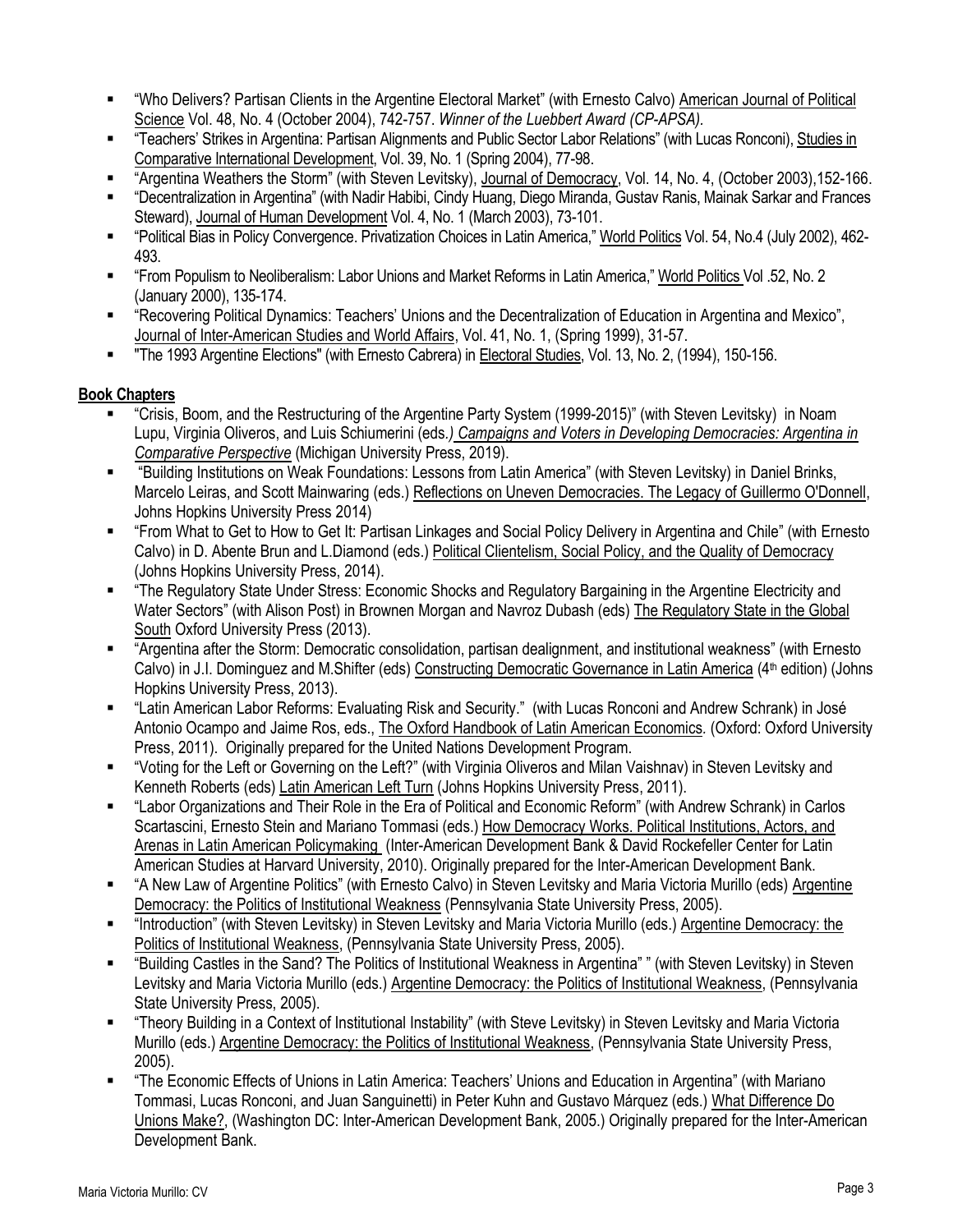- "Latin American Labor at the Cross-Roads" in Jorge I. Domínguez and Michael Shifter (eds) Democratic Governance in Latin America and the Caribbean (Johns Hopkins University Press, 2003).
- "Industrial Competition and Union Responses to Macro-Economic and Sector-Specific Adjustment in Mexico" in Christopher Candland and Rudra Sil (eds). Industrial Relations in the Age of Globalization, (Oxford University Press, 2001).
- "Union Politics, Market-Oriented Reforms and the Reshaping of Argentine Corporatism" in Douglas Chalmers et al. (eds.), The New Politics of Inequality in Latin America: Rethinking Participation and Representation, (Oxford University Press, 1997).
- "A Strained Alliance: Continuity and Change in Mexican Labor Politics," in Monica Serrano ed. Mexico: Assessing Neo-Liberal Reform (Institute of Latin American Studies, University of London, 1997).

## **Book Reviews**

- "Teachers Unions and Public Education. Review on Special Interest by Terry Moe, Perspectives on Politics,Vol.10. No.1, (March 2012)
- "Tax Evasion and the Rule of the Law In Latin America" by Marcelo Bergman in Political Science Quarterly Vol. 126/1 (Spring 2011).
- "The Politics of Freeing Markets in Latin America. Chile, Argentina, and Mexico" by Judith Teichman in Journal of Latin America Studies Vol. 35, No.1 (February 2003).
- "Mandates and Democracy" by Susan Stokes, Studies in Comparative International Development Vol 37, No.3 (Fall 2002).
- " "Privatization South American Style" by Luigi Manzetti, APSR, Vol. 95, No.1 (March 2001.)
- "Organizing Dissent: Unions, the State, and the Democratic Teachers' Movement in Mexico" by Maria Lorena Cook, Journal of Latin American Studies, Vol. 51 (1999.)
- "Heroic Defeats: The Politics of Job Loss" by Miriam Golden, APSA-Comparative Politics. Newsletter of the APSA organized section in Comparative Politics, Vol. 9, No.1 (Winter 1998.)

# **PUBLICATIONS IN SPANISH**

## **Books:**

- La ley la trampa en América Latina. Por qué la debilidad institucional puede ser una estrategia política (Siglo XXI-Editores, Buenos Aires 2021), with Daniel Brinks and Steven Levitsky.
- Discutir Alfonsín, volumen edited with Roberto Gargarella and Mario Pecheny (Siglo XXI-Editores, Buenos Aires, 2010).

 Sindicatos, Coaliciones Partidarias y Reformas de Mercado en América Latina (Siglo XXI Editores, Madrid, 2005) (Spanish translation of Labor Unions, Partisan Coalitions and Market Reforms in Latin America).

 Carreras Magisteriales, Desempeño Educativo y Sindicatos de Maestros en América Latina, edited volume. (FLACSO-Argentina, 2003).

## **Articles and Book Chapters:**

- "La tentación militar en América Latina" (with Steven Levitsky) Nueva Sociedad No 285, enero-febrero de 2020, ISSN: 0251-3552 (translated to English and portugues and published by Open Democracy, to French and published by Le Grand Continent as "Le retour de la tentation militaire in Amerique latine'),
- "Investigando las influencias internacionales en las ciencias sociales argentinas" (with Gabriel Kessler, Ernesto Calvo, and Ana Sofia Elverdin), Revista Latinoamericana de Metodología en Ciencias Sociales*,* diciembre 2019 - mayo 2020, vol. 9, no. 2 055, ISSN 1853-7863.
- "Democracia, intereses y estatus en América Latina", Nueva Sociedad 282, (July-August 2019).
- "La historicidad del pueblo y los límites del populismo" Nueva Sociedad 274 (March-April 2018), 165-175.
- "La democracia argentina, entre vaivenes e incrementalismo" Revista SAAP vol.11, No.2 (November 2017).
- "El boom sojero y la protesta fiscal de los productores rurales", Desarrollo Económico vol. 57, No.221, (May-August 2017).
- "Argentina: el protagonismo de los votantes y la alternancia electoral," Revista Chilena de Ciencia Política vol 36/1, April 2016:3-26.
- "La contextualización de la ciencia política: una perspectiva Latinoamericana," Foro Internacional Vol. 55, No.2 (April-June 2015), 576-594.
- "La economía política de la Argentina exportadora en el nuevo milenio: Proponiendo una nueva agenda de investigación" (co-authored with Jorge Mangonnet), Desarrollo Económico (December 2013).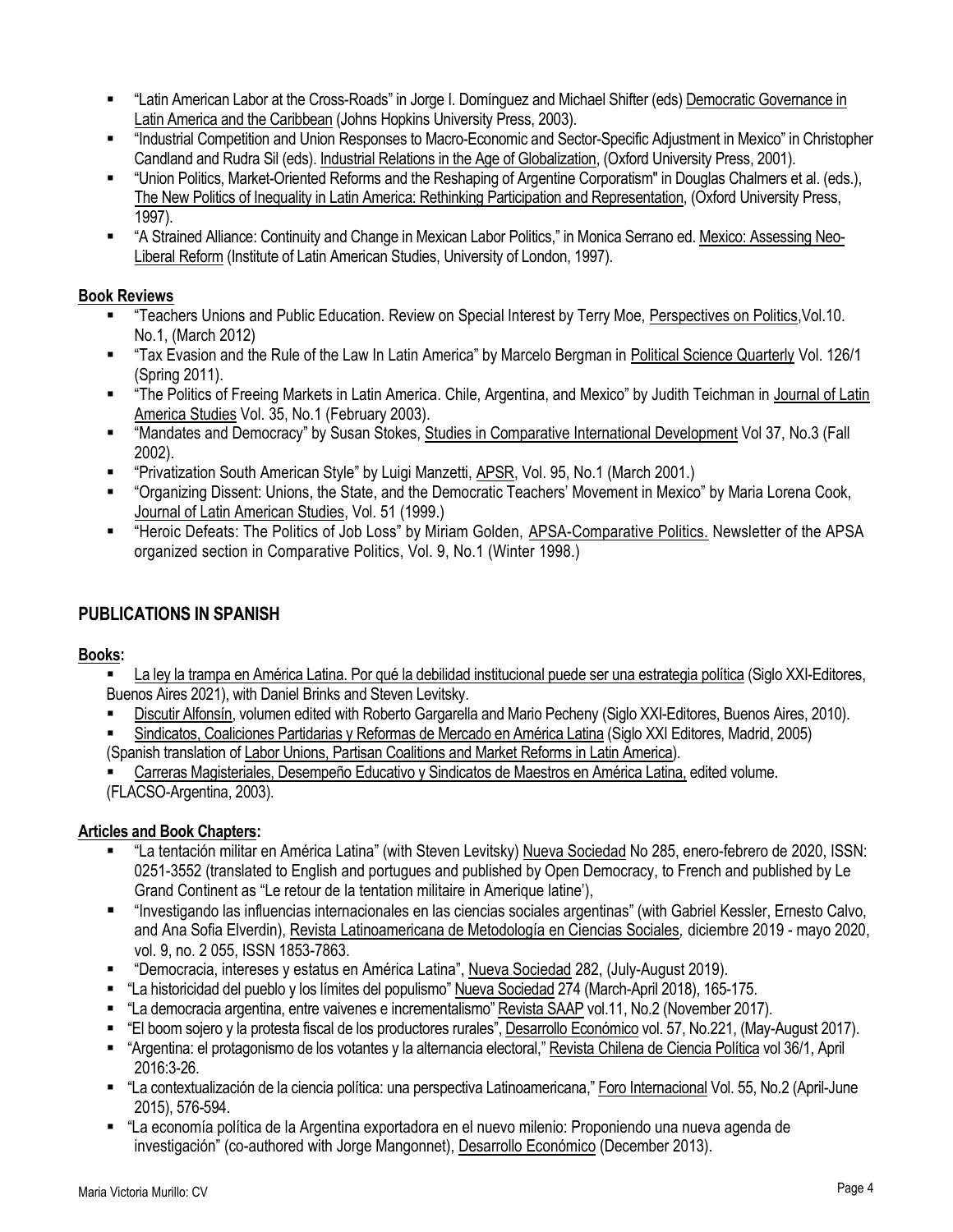- "Cambio y continuidad del sindicalismo en democracia", Revista SAAP, special issue on 30 years of democracy, October 2013.
- "La fortaleza institucional argentina en 2003-11" in A. Malamud and M.De Luca (eds.) La política en tiempo de los Kirchner (Buenos Aires, Eudeba, 2011).
- "Variación en la fortaleza institucional" (with Steven Levitsky) Revista de Sociología 24, 2010 (Santiago de Chile).
- "¿Las corporaciones o los votos?" in R.Gargarella, M.V.Murillo and M.Pecheny (eds.) Discutir Alfonsín (Siglo XXI-Editores, Buenos Aires, 2010).
- "¿Quien reparte? Clientes partidarios en el mercado electoral argentino" (with Ernesto Calvo), Desarrollo Económico, vol.47, No. 188 (January-March 2008).
- "Teorias sobre instituciones débiles. Lecciones del caso argentino" in Sergio Emiliozzi, Mario Pecheny and Martin Unzue (eds.) La dinámica de la democracia: representación, instituciones y ciudadanía en Argentina (Prometeo, Buenos Aires 2007).
- "Los trabajadores en América Latina" in Jorge Domínguez and Michael Shifter (eds.) Construcción gobernabilidad democrática en América Latina, Bogotá: Fondo de Cultura Económica, 2005 (Spanish translation of "Latin American Labor at the Cross-Roads").
- "Privatización y Poder de Mercado: el caso de la generación de energía eléctrica en Argentina. Nota de investigación" (with Diego Finchelstein), Desarrollo Económico, Vol 44, Nº 173 (April-June 2004).
- Respuesta a "Crisis del sindicalismo en America Latina" de Francisco Zapata in *Labour Again*, Internacional Study of Social History (http://www.iisg.nl/labouragain/debate.html).
- "Profesión Docente, Sindicalismo Magisterial y Concertación Educativa" in Maria Victoria Murillo (ed) Carreras Magisteriales, Desempeño Educativo y Sindicatos de Maestros en America Latina (FLACSO-Argentina, 2003).
- "Tango de un desencanto anunciado," Foreign Affairs en Español, vol.2, No.2 (Summer 2002).
- "El sindicalismo latinoamericano en la encrucijada", Política y Gobierno, volume VIII, number 2, (June-December 2001.)
- "Una aproximación al estudio del sindicalismo docente en América Latina", Estudios Sociológicos, Vol. XIX, No. 55, January-April 2001 and Guillermina Tiramonti and Daniel Filmus (eds) Sindicalismo Docente y Reforma Educativa en América Latina, Flacso-Temas, 2001.
- "El fin de la dictadura perfecta", Escenarios Alternativos, No.11, Fall 2001.
- "Del populismo al neoliberalismo: sindicatos y reforma de mercado en América Latina". Desarrollo Económico, No.158, July-September 2000 (Spanish translation of "From Populism to Neoliberalism").
- "Sindicalismo docente y reforma educativa en América Latina", Propuesta Educativa, No.21, December 1999.
- "La adaptación del sindicalismo argentino a las reformas de mercado durante la primera presidencia de Menem", Desarrollo Económico, No.147, vol. 37, October-December, 1997.
- "Los sindicatos latinoamericanos y las reformas del sector social: restricciones institucionales y políticas alternativas", Revista Argentina de Ciencia Política, No.1, November 1997.
- "Los sindicatos frente a la reforma del estado en Argentina y México," Sociedad, No 8, April 1996.

## **UNPUBLISHED MANUSCRIPTS**

- "Peasant Resistance in Times of Economic Affluence: Lessons from Paraguay" (with Rocio Duarte, German Feinhart, and Jorge Mangonnet).
- "Communities of Training or Interest in the Argentine Social Sciences (with Gabriel Kessler, Ernesto Calvo, and Dafne Murillo.
- "Rural Unrest in Times of Economic Prosperity" (with Jorge Mangonnet.)
- "Choosing Nature Conservation in Latin America" (with Elena Barham and Ella Bayi).

# **GRANTS**

Columbia University

- $\circ$  Center for the Study of Social Difference & Institute for Religion Culture and Public Life, "Environmental Justice, Belief Systems and Aesthetic Experiences in Latin America and the Caribbean" (with Ana Maria Ochoa), Award: \$17,500 per year (2019-2021).
- o Faculty Research Grant, School of International and Public Affairs, 2014, 2016.
- $\circ$  ILAS faculty grant 2016, 2017, 2018.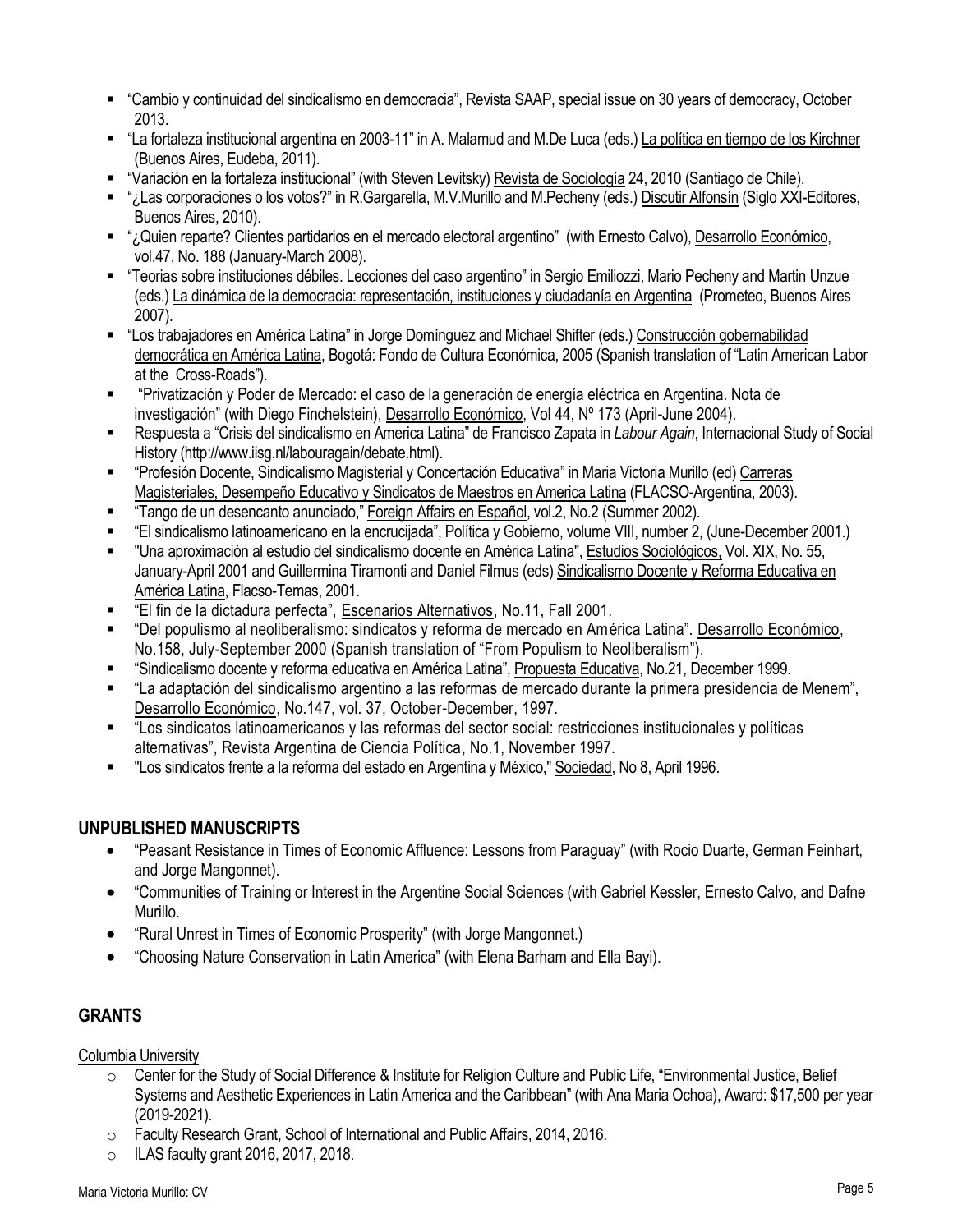- o *National Science Foundation*, Political Science Program, 2006 (Project: "Collaborative Research: Patronage, Democracy, and the Public Sector: Estimating the Size and Structure of Patronage Networks", award: \$290,000)
- o NSF Award # 1022234. PI in Doctoral Dissertation Research in Political Science: The Merits of Money and "Muscle", How Serious Criminality Impacts Democracy in India (with Milan Vaishnav)(\$11,790), 2010.
- $\circ$  ILAS, Political Economy Faculty Group (joint with Pablo Pinto, 2007-14 (\$5000 yearly).
- o ILAS Faculty Research Grant, 2008, 2009 (\$4,000, \$4900).
- o ILAS Faculty Research Grant, 2007 (\$4,000).
- o ILAS, Summer Faculty Grant, 2006 (\$1,500)
- o ISERP Seed Grant, 2004 (\$5,000).
- o CIBER Faculty Summer Award, 2004 (\$4,000)
- $\circ$  Co-PI in collective IGERP Award granted by the National Science Foundation for a New International Development and Globalization Program at Columbia University, 2003 (\$ 3,707,857).

#### **Yale University**

- o Yale Center for International and Area Studies, Faculty Research Grant, 2002 (\$4,000).
- o Carnegie Program for the Study of Globalization, Collective Grant on "Global Institutions, Local Practices," 2002 (\$6,000 for each member).
- o Leitner Program in Political Economy Faculty Research Grants, 2001 (\$2,500).
- o Leitner Program in Political Economy Faculty Research Grants, 2000 (\$2,000).
- o Yale Center for International and Area Studies, Faculty Research Grant, 2001 (\$3,000)
- o Yale Center for International and Area Studies, Faculty Research Grant, 2000 (\$6,000)
- o Yale Council on Latin American Studies, Faculty Research Grants, 2000 (\$1,500)
- $\circ$  Junior Faculty Fellowship in the Social Sciences, 1999 (one year paid leave).
- o Committee for the Social Science Review Fund, Yale University, 1999 (\$2,500).
- $\circ$  Griswold Committee Fund, Whitney Humanities Center, Yale University, 1999 (\$2,500).
- o Yale Center for International and Area Studies, Faculty Research Grant ,1999 (\$5,000).
- o Yale Council on Latin American Studies, Faculty Research Grants, 1999 (\$1,500).

#### Harvard University

- o Center for International Affairs, Graduate Research Fellow, 1993-94
- o Mellon Foundation Dissertation Completion Fellowship, 1994-95
- o David Rockefeller Center for Latin American Studies Summer Grant 1996.
- o CFIA Nomos Program Fellowship, 1996.
- o Fundación Harvard en México 1995.
- o CLAS Nomos Program Field Research Grant, 1994.
- o Tinker Foundation Summer Grant 1992
- o Harvard University Graduate Fellowship 1991-1993.

Institute for the Study of World Politics, International Peace Fund Grant, 1995.

Ministry of Culture and Education, Argentine Republic, Graduate Studies Grant, 1994-95.

American Political Science Association, Foreign Students' Grant, 1994

Organization of American States, Graduate Studies Fellowship, 1993-94.

Ford Foundation, Graduate Studies Fellowship, declined.

University of Buenos Aires, Junior Research Fellowship, 1988-1990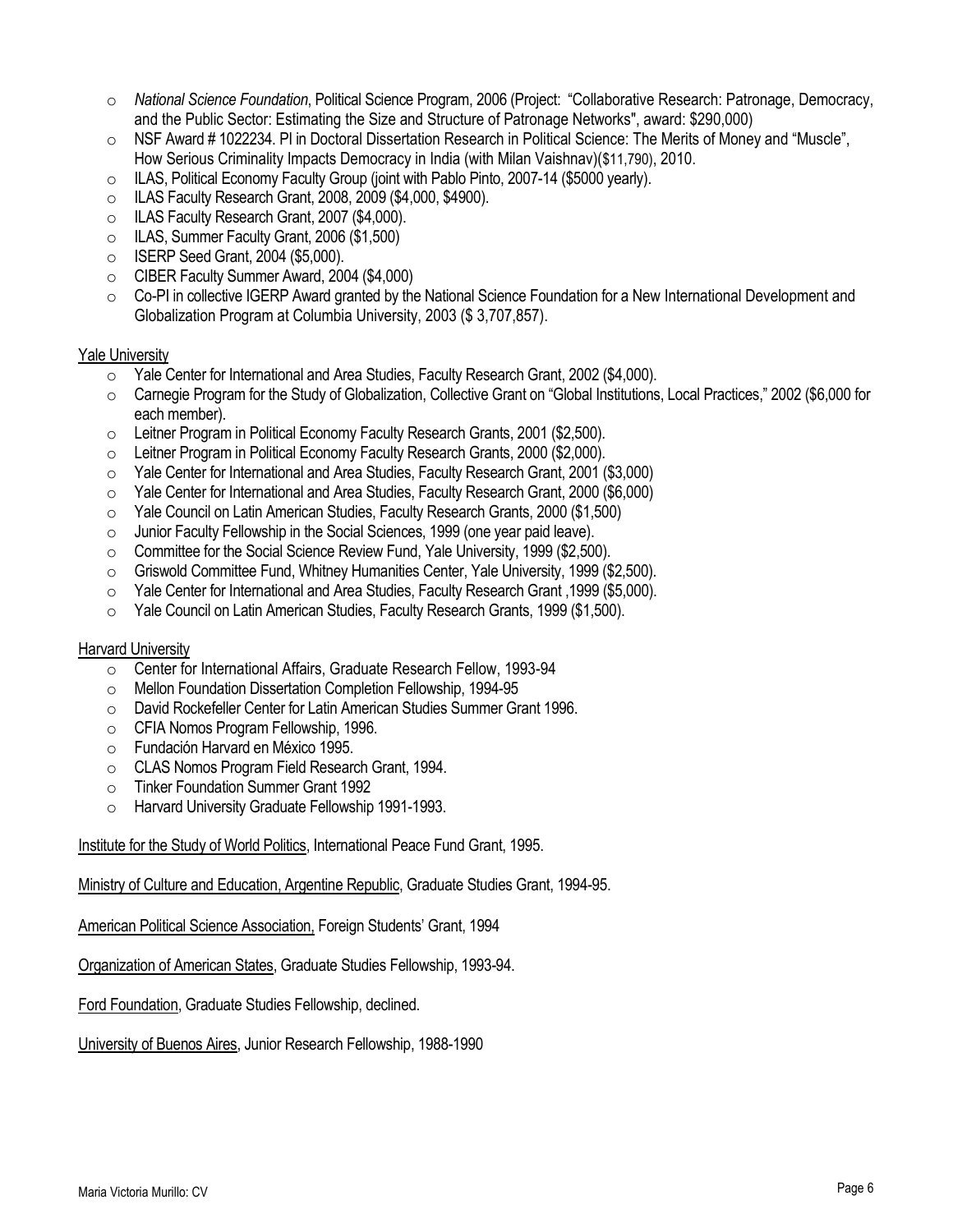## **SELECTED PROFESSIONAL SERVICE**

- NGO Boards: Chequeado-Argentina.
- Advisory Boards: MESO (Center for the Study of Media and Society), University of San Andres, Argentina.
- Policy Work in Latin America: Coordinator, Network of Researchers on Teachers' Unions and Education Reform in Latin America, FLACSO-Argentina and PREAL (2000-2002), Director of the Political Leadership Institute of the UCR, Argentina (2000-2001), Coordinator of PROLIGE (Program of Gender and Equity, Argentine women leadership network).
- American Political Science Association: Member of the Executive Council, Comparative Politics Section of APSA 20012-14, Co-Chair of Program Section on Comparative Politics of Developing Countries for the 2010 APSA Meeting, Member of the Executive Council 2008-10, Chair of the Sage Award Committee for the best paper in comparative politics 2009, Chair of the Gregory Luebbert Award Committee for the best article in comparative politics in 2006, member of the Gregory Luebbert Award Committee for the best book on comparative politics in 2004.
- Latin American Studies Association: Member of the Executive Committee (2018-2020).
- REPAL (Latin American Political Economy Network): steering committee (2014-2020), program chair for the 2016 annual meeting.
- Grant Reviewer: National Science Foundation, the Social Science Research Council, the Canada Council for the Arts, National Science Agency (Argentina), National Commission of Scientific and Technologic Research (Argentina).
- Editorial Board Member: *Foreign Affairs en Español* (2002-2006), *Secuencia* (Mexican Social Science Journal), *Res Publica* (Argentinean Social Science Journal), *Journal of Politics (2009-11), International Political Science Review* (2010- 2018)*, Brazilian Political Science Review* (since 2011), *Americas Quarterly* (since 2011), *Comparative Political Studies* (since 2013), *Latin American Research Review* (since 2013-17), *Politica y Gobierno* (since 2014), *Revista Colombia Internacional* (since 2014), Revista de SAAP (since 2016), *Foro Internacional* (since 2018), *American Journal of Political Science* (since 2018), *Latin American Politics and Society* (since 2017), *Desarrollo Economico* (since 2019), *Revista de Ciencia Politica* (since 2019), Revista Latinoamericana de Opinion Publica (since 2021).
- Consultancies: State Department, Inter-American Development Bank, World Bank, Inter-American Dialogue, United Nations Development Program, Freedom House, Directorate of National Intelligence, RAP (Political Action Network) (probono).
- Diffusion: New York Times, New York Times in Español, TV Publica Argentina, 60 Minutes (NBC), MSNBC, Telemundo, O Globo TV (Brazil), CNN-International, CNN en Español, BBC, National Public Radio of Spain, NY-1 TV, Buenos Aires LS1 Radio Municipal, Pacifica Radio ("Our Americas"), Radio America (Argentina), the Council of the Americas, the Argentine Consulate in New York City, the Latin-American Advisor (Inter-American Dialogue, Washington, DC), La Nación (Argentina), Clarín (Argentina), El Pais (España), Cenital (Argentina), NPR.

## **PhD DISSERTATION ADVISING AT COLUMBIA**

- Cecilia Martinez Gallardo, "Designing Cabinets: Presidents, Politics and Policymaking in Latin America" (defended 2005)- currently Associate Professor at University of North Carolina, Chapel Hill.
- Ozge Kemahlioglu**, "**When the Agent Becomes the Boss: The Politics of Public Employment in Argentina and Turkey" (defended 2006), formerly Assistant Professor at Florida State University and currently Associate Professor at Sabancy University in Istambul, Turkey.
- James He Keon Kim, ""Constrained Unilateralism: Comparing Institutional Foundations of Executive Decrees." (defended April 2007), currently Associate Professor at California State Polytechnic University at Pomona.
- Rebecca Weitz-Shapiro, "Choosing clientelism: political competition, poverty, and social welfare policy in Argentina" (defended April 2008), currently Associate Professor at Brown University.
- **Katherine Baldwin, " What Good is Patronage? Local Public Goods and Private Goods as Alternative Types of** Patronage"(defended 2009), currently Associate Professor at Yale University.
- Milan Vaishav, "Three Essays on Voter-Politician Linkage in India" (defended 2012), currently Senior Researcher at Carnegie Endowment for Democracy.
- Virginia Oliveros, "Explaining Variation in Democratic Electoral Competition: Patronage, Poverty, and Electoral Competition in Argentina and Chile" (defended in 2013), currently Associate Professor at Tulane University.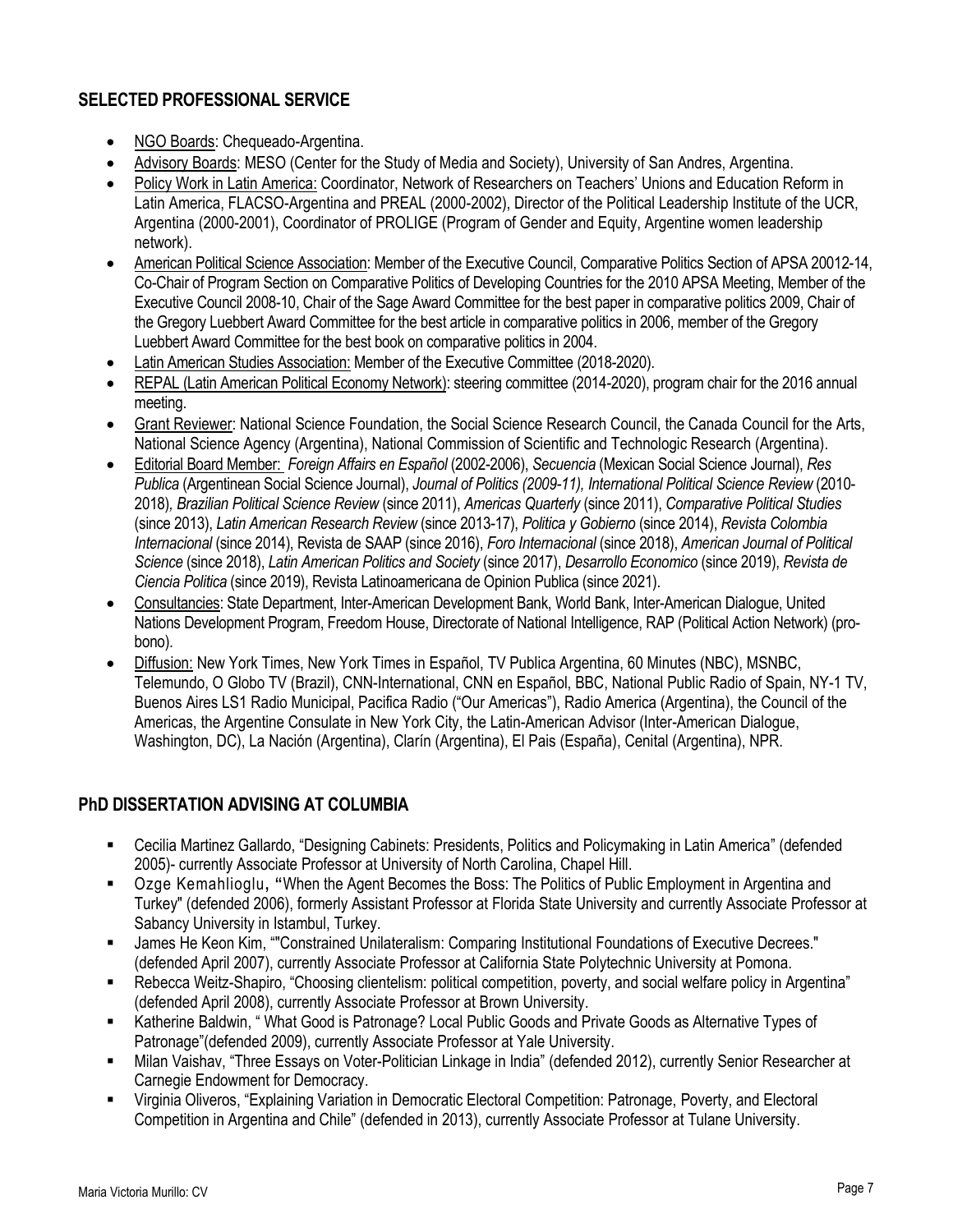- Martin Ardanaz, "Business Cycles, Procyclical Public Spending and Social Protection of the Poor in Latin America" (defended 2012), currently Senior Researcher at Inter-American Development Bank.
- Carmen Le Foulon, " The Impact of Transparency on Legislative Behavior Taking Position Avoidance into Account: the Case of Chile." (defended 2013), formerly Assistant Professor at the Universidad Catolica de Chile, currently Director of Public Opinion, Center for Public Studies (CEP), Chile.
- Pavithra Suryanarayan, "Voter Mobilization, Elite-Strategies and State Capacity Development in the Indian States" (defended May 2016), currently Assistant Professor at Johns Hopkins University School for Advanced International Studies.
- Maria Paula Saffon, "Theft or inequality? Identifying the causes of conflict over land in Latin America." (defended 2015), currently Assistant Professor, UNAM- Instituto de Estudios Juridicos (Mexico).
- Bret Meyer "Hollowed Out and Turned About: New Social Cleavages and Institutional Change in Advanced Democracies" (second reader, defended 2015), formerly Post-Doctoral Fellow at the London School of Economics, currently Senior Researcher at the Tony Blair Institute for Global Change.
- Xian Huang, "Social Protection under Authoritarianism: Politics and Policy of Social Health Insurance in China' (defended September 2014, Chair of defense committee), currently Assistant Professor at Rutgers University.
- Ryan Luby " Policies adopted under duress: A model of fiscal-policy responses to financial crises With application to Eurozone politics and policies following the 2008 financial crisis " (second reader, defended 2015), McKinsey&Company Consultant.
- Magdalena Gil Ureta, "Catastrophe and State Building: Lessons from Chile's Seismic History" (committee member), defended September 2016), currently at the School of Engineering, Pontificia Universidad Catolica de Chile.
- Florence Larrocque, "Policy Diffusion and Drinking Water: Water Services in Latin America, 1980-2014" (defended October 2017, approved with revisions), formerly Postdoctoral fellowship, *Centre for Research on Ethics*, University of Montreal, currently Assistant Professor at École nationale d'administration publique, Quebec.
- Giancarlo Visconti, "Political Preferences in Adverse Conditions" (defended February 2018), Assistant Professor, Purdue University.
- Alicia Cooperman, "Collective Action or Clientelism: Community Strategies for Access to Public Services." (defense March 29, 2019), formerly Post-Doctoral Fellow, Princeton University, currently Assistant Professor, Department of Political Science, Texas A&M.
- Jacob Kopas, "Legitimizing the State or a Grievance? The Effects of Right Recognition on Political Engagement" (defense April 16, 2019), EarthJustice, Staff Attorney.
- Jorge Mangonnet, "Property Formation in Weak States" (defense May 2020), Post-Doctoral Fellowship, Oxford University, Nuffield College.
- Julia Rubio, "Mind the Gap: Gender Inequality in Latin America".
- Oscar Pocasangre, "Voting for Security".
- Elena Barham, "Governing the Criminal Commons: The Politics of Governance in Illicit Markets."
- **Pablo Argote, "The Impact of Social Media on Political Elites".**

## **COURSES TAUGHT**

### **Columbia University:**

- Democratic Responsiveness (Political Science PhD seminar)
- Latin American Politics (undergrad/grad Political Science lecture)
- Issues in Comparative Politics (Political Science PhD seminar)
- State and Society in the Developing World (SIPA lecture).
- Labor in a Global Economy (SIPA advanced seminar).
- Comparative Public Policy (Political Science PhD seminar).
- Latin American Political Economy (Political Science senior seminar).

## **Yale University, Department of Political Science**:

- Analytic Comparative Politics (PhD seminar).
- Markets and States in Comparative Perspective (PhD seminar).
- Politics of Latin American Economic Development (senior seminar).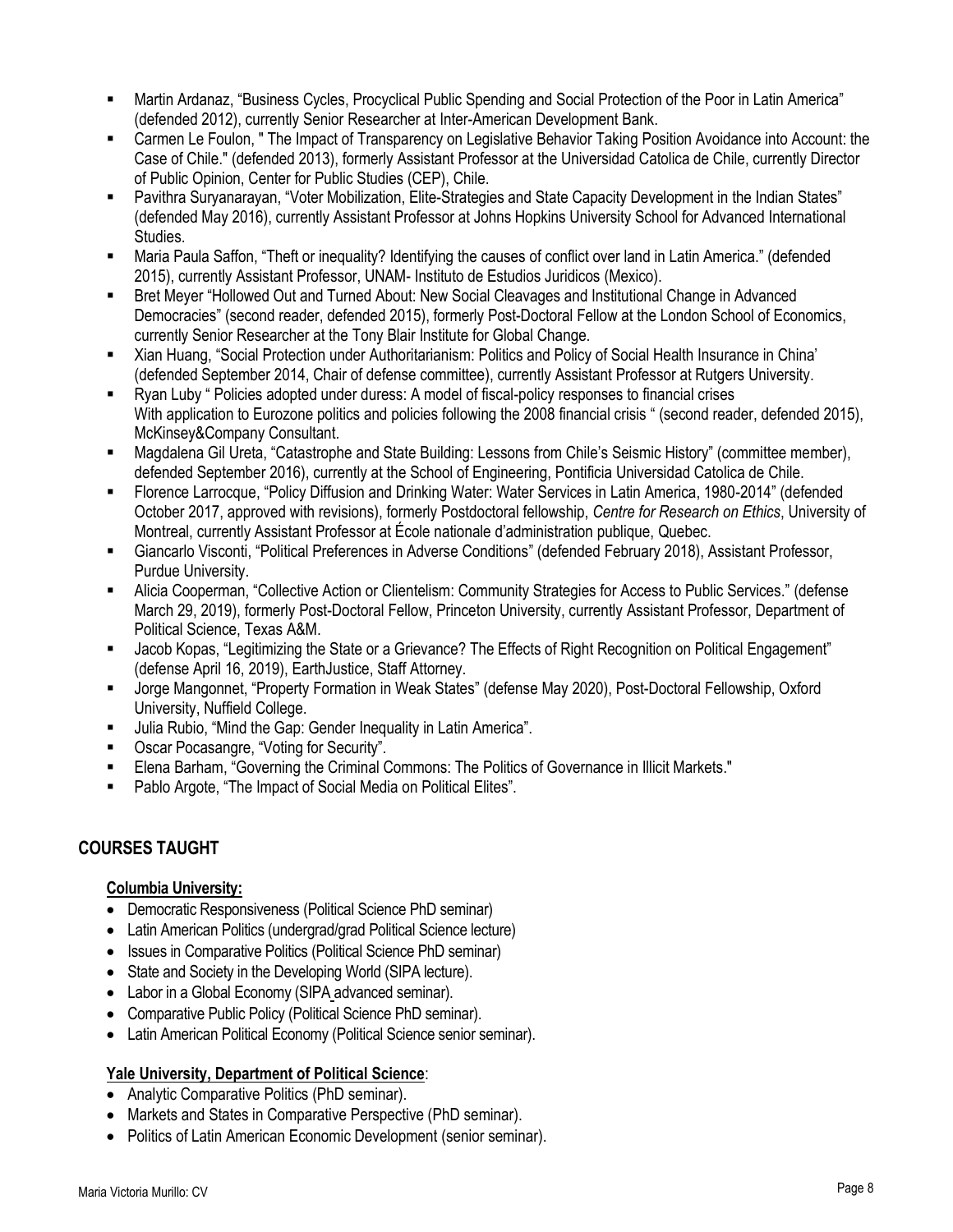- Democratization and Political Representation in Latin America (lecture class).
- Labor Politics in a Globalized World (honors seminar for Economic and Political Development concentration).

### **Universidad General San Martin**

Latin American Politics (Political Science, PhD seminar, visiting professor, intensive course, March 2019)

#### **Universidad Torcuato Di Tella**

Comparative Politics (Political Science MA seminar, visiting professor, Summers 2009-2013)

#### **University of Bologna, Buenos Aires campus:**

Latin American Economic and Political Development (visiting professor, July 2001).

#### **CEMA (Center for the Study of Applied Mathematics) University, Buenos Aires**

• Introduction to Rational Choice Theories (visiting professor, August 1999).

### **CONFERENCES ORGANIZED**

- Nature and Society in Latin America (with Ben Orlove and Gustavo Azenha), Institute of Latin American Studies at Columbia University (remote), April 9th-May 14<sup>th</sup>. 2021.
- The Erosion of Political Responsiveness and the Stretching of Populism: Latin America in Comparative Perspective, Institute of Latin American Studies at Columbia University (remote), January 29th-Feb. 26th, 2021.
- "Workshop on Institutional Weakening", Columbia World Projects, Democracy Studio (with Steven Levitsky and Daniel Brinks), January 31<sup>st</sup>, 2020.
- "Understanding Institutional Weakness: Lessons from Latin America", (with Steven Levitsky and Daniel Brinks), September 29<sup>th</sup>, 2017, University of Texas, Austin (with joint funding from the Institute on Latin American Studies at Columbia University).
- "Inequality and the Rule of Law: Selective Enforcement, Uneven Compliance, and the Hollowing Out of Democracy in Mexico" (with Julio Rios Figueroa), Columbia University, September 30, 2016.
- Workshop on "Los conflictos políticos derivados del boom de la soja en Argentina" (with Carlos Freytes), Universidad Torcuato Di Tella, August 3, 2016.
- "Weak Institutions in Latin America: New Theoretical and Empirical Approaches" (with Steven Levitsky and Daniel Brinks), Weatherhead Center for International Studies, Harvard University, May 9-10, 2016.
- Conference to Celebrate the Trajectory of Jorge Dominguez (with Alisha Holland, Mala Htun, Javier Corrales, Alison Post, and Michael Shifter), Weatherhead Center for International Affairs and David Rockefeller Center for Latin American Studies, Harvard University, May 7-8, 2015.
- Conference "La nueva economía política de América Latina, Estado, política y sociedad durante el *commodity* boom" (cosponsored by Columbia, MIT, Harvard, and Universidad Católica de Chile), Universidad Catolica de Chile, August 14-15, 2013.
- Conference "La economía política de los recursos naturales en la Argentina reciente", (with Carlos Freytes, Carla Grass and Mariana Heredia), Universidad Torcuato Di Tella, August 20, 2013.
- REPAL Founding Meeting at Tulane University (with Juan Pablo Luna, Andrew Schrank Eduardo Silva and Ben Schneider), April 24-25, 2013.
- Conference "The Impact of Colonial and Post-Independence Institutions on Economic Development in Latin America" (Columbia-NYU Latin America consortium, organized with Jose A. Ocampo, Pablo Pinto and Adam Przeworski), Columbia University, March 3-4, 2011.
- Conference "Discutir Alfonsín: repensando el legado de los años ochenta en la democracia argentina" (with Roberto Gargarella and Mario Pecheny), Universidad Torcuato Di Tella, July 30, 2009.
- "Rethinking Dual Transitions: Argentine Politics in the 1990s in Comparative Perspective", Weatherhead Center for International Affairs and David Rockefeller Center for Latin American Studies, Harvard University, March 20-22, 2003.
- Latin American Public Policy Speaker Series, Council on Latin American Studies, Yale University 2002.
- Regional Seminar "Social Pacts and Education Reform in Latin America," PREAL-FLACSO, San Pedro Sula, Honduras, November 19-20, 2001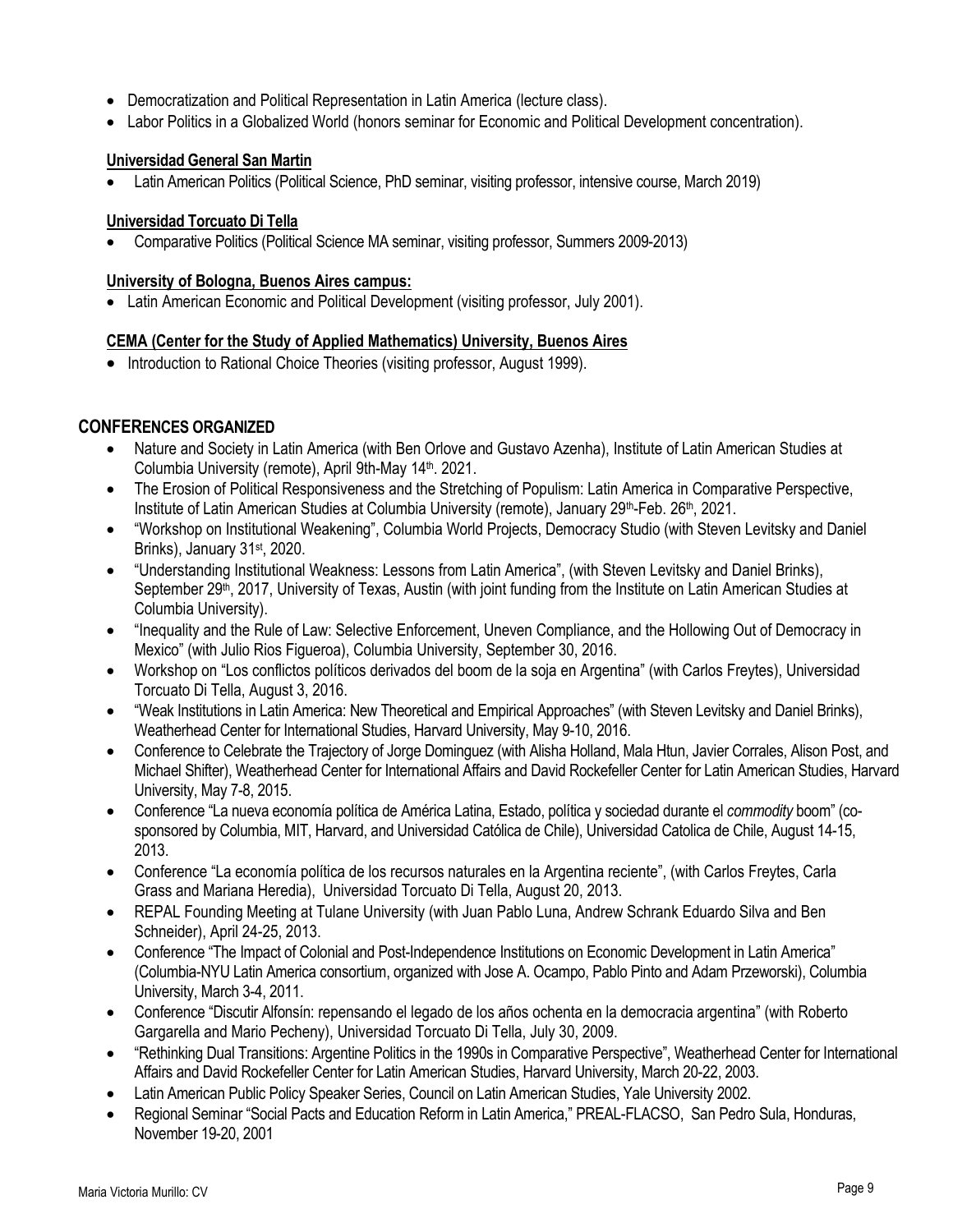- Regional Workshop "Education Work and Teacher Incentives in Latin America", PREAL-FLACSO, Santo Domingo, Dominican Republic, May 30, 2001.
- Regional Workshop "School Autonomy and Teachers' Unions in Latin America", PREAL-FLACSO, Guayaquil, March 15- 16, 2001.
- "Old Populism, New Populism in Latin America," (with Gilbert Joseph), Yale University April 7-8, 2000.
- Coloquia on Decentralization and Development, (with Arun Agrawal), Yale University 1999-2000.
- Conference on Institutional Reforms, Growth and Human Development in Latin America, (with Gustav Ranis)Yale Center for International Studies and Council of Latin American Studies, Yale University, April 16-17, 1999.
- Conference on Economic Reforms and Civil Society in Latin America, David Rockefeller Center for Latin American Studies, Harvard University, April 12, 1996.

#### Institutional Speaker Series and Conferences

- Columbia University, Department of Political Science, Graduate Student Group on the Political Economy of Latin America, 2013-present.
- Annual Graduate Student Conferences on the Political Economy of Latin America (joint with NYU, Princeton and Yale), November 2014 and 2015, April 2017, April 2018.
- Faculty Group on the Political Economy of Latin America, ILAS, 2006-2008.
- Comparative Politics Seminar Series, Dept. of Political Science 2005-present.
- Latin American Social Science Seminar Series, Institute for Latin American Studies, 2003-04.
- Co-Chair of the Latin American Seminar (with Jorge Dominguez), Center for International Affairs and David Rockefeller Center for Latin American Studies, Harvard University, 1995-96 and 1997.
- Co-Chair of the Labor Studies Colloquia (with Miguel Glatzer), Center for European Studies, Harvard University, 1994- 95.

### **PODCAST**

 **#UnpackingLatinAmerica** (2019-present): episodes highlight the work of scholars at Columbia University and Barnard College working on contemporary issues in Latin America.

## **SELECTED PROFESSIONAL PRESENTATIONS (in person)**

Brown University, Watson Institute, Development Program, "Institutional Weakness in Latin America", February 12<sup>th</sup>, 2020. Emory University, Political Science Seminar, "Non-Policy Politics, February 6<sup>th</sup>, 2020.

Princeton University, Latin American Program, "Non-Policy Politics", December 11<sup>th</sup>, 2019.

Yale University, Political Economy Workshop, "Institutional Weakness in Latin America", December 5<sup>th</sup>, 2019

Cornell University, Comparative Politics Seminar, "Non-Policy Politics, October 4<sup>th</sup>, 2019.

Harvard University, David Rockefeller Center for Latin American Studies, "Non-Policy Politics", April 9th, 2019.

Asociación Chilena de Ciencia Politica, Keynote Address, "La debilidad institucional en América Latina", October 25th, 2019.

- Asociación Ecuatoriana de Ciencia Política, Keynote Address "La debilidad institucional en América Latina: lecciones para la política comparada", Quito, August 20, 2018.
- SAAP (Sociedad Argentina de Análisis Político) Buenos Aires August 1-5, 2017: "La historicidad del pueblo y los límites del populismo", "La democracia argentina, entre vaivenes e incrementalismo", "Actores económicos y lógica política".

"The Political Economy of Latin America", roundtable at the 2017 ALACIP Meeting, Montevideo, July 26-28.

Heeding to the Losers from Trade: Evidence from Legislators Policy Trade Preferences and Legislative Behavior" (with Pablo Pinto). *University of Vanderbilt, Department of Political Science, March 25, 2017.*

*Evaluating the New Argentine Administration, Council of the Americas, December 7, 2016, December 6 2017.*

"Protests of Abundance: Agricultural Rents and Rural Lockouts in Argentina during the Commodities Boom (with Jorge Mangonnet), Oxford University, Nuffield College, May 20, 2016, Annual Meeting of the American Political Science Association, Philadelphia August 2017; and 2016 Meeting of the Latin American Studies Association, New York, May 2016, and University of Michigan, January 2017, and University of Notre Dame, October 2016.

Discussant to Rebecca Grympson on the direction of Latin American Economy, SIPA, September 29, 2016.

El boom sojero y la protesta fiscal de los productores rurales (with Jorge Mangonnet), Universidad Di Tella, Buenos Aires, August 2, 2016.

Repal-DA-RT roundtable discussion, June 2016.

The Argentine 2015 Election, David Rockefeller Center for Latin American Studies, February 2, 2016.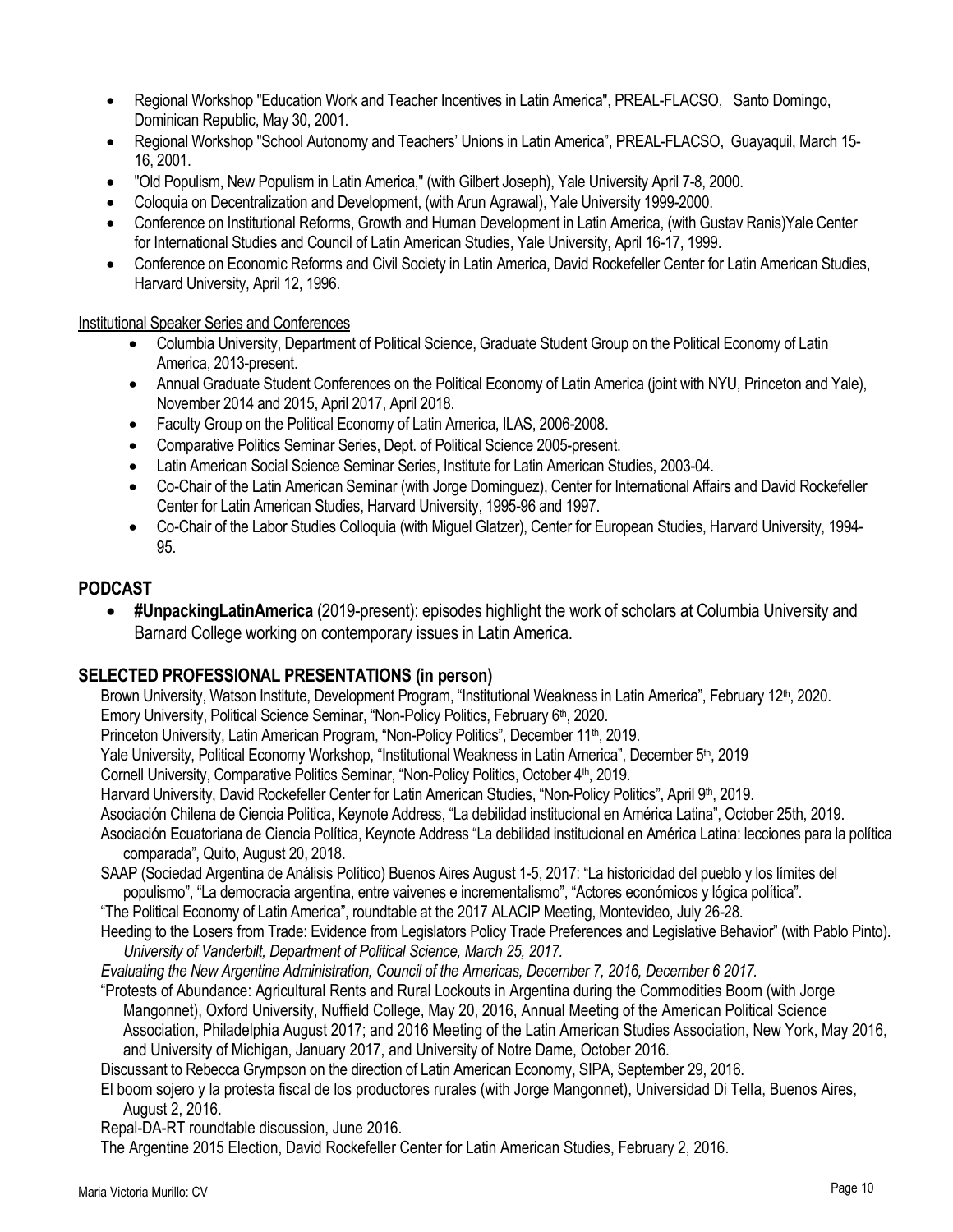- Electoral Responsiveness and the Diversification of Political Offers, Duke University, Department of Political Science, March 9, 2016.
- Evaluation of 2015 Presidential Election, Council of the Americas, December 10, 2015.

La contextualización de la ciencia política, El Colegio de Mexico, December 1, 2015, and Science Po, Paris, April 2016

La ciencia política latinoamericana, Universidad Catolica, Asuncion del Paraguay, April 15, 2016.

Poor Voter, Rich Voter, Electoral Responsiveness, CIDE, December 2, 2015.

- When Parties Meet Voters: Partisan Networks and Distributive Expectations in Argentina and Chile (with Ernesto Calvo), World Bank, January 29, 2015.
- "Latin American Political Economy: Making Sense of a New Reality", Annual Meeting of the Latin American Studies Association, Chicago, May 21-24, 2014.
- "Trade Policy Preferences among Argentine Legislators: Evidence from Roll Call Votes and a Survey Experiment", Annual Meeting of the Latin American Studies Association, Chicago, May 21-24, 2014 and first Annual Meeting of REPAL (Latin American Political Economy Network), Santiago, June 9-11<sup>th</sup>, 2014.
- "Institutional Reform in Argentina", RAP, Buenos Aires, April 14th, 2014.
- "Soy, Populism and Political Representation: Argentina Under the Kirchners", David Rockefeller Center for Latin American Studies at Harvard University, April 8th, 2014.
- "Responsiveness and Responsibilty", at the Latin American Graduate Seminar, Harvard University, April 7th, 2014, at the Comparative Politics Workshop, University of Michigan, Ann Arbor, March 28<sup>th</sup>, 2014, and at the Political Science Department Speaker Series of George Washington University, May 9<sup>th</sup>, 2014.

"Populism and Democracy in Latin America", Lecture at Roxbury Latin High School, Boston, April 7th, 2014.

- "Democratic Consolidation, Partisan De-alignment and Institutional Weakness" presented at the Simposio RAP at Columbia University, May 3-5, 2012 and at the Annual Meeting of the Latin American Studies Association, San Francisco, CA, May 23- 26th, 2012.
- "Democratic Responsiveness in Latin America", presented at the Department of Political Science, Pontificia Universidad Catolica de Chile, May 13, 2012 and at the workshop on "New Historical and Theoretical Perspectives on the Choice of Political Institutions", Princeton University, May 11<sup>th</sup>, 2012.
- "Building Institutions on Weak Foundations: Lessons from Latin America (with Steven Levitsky) Paper to be presented at the conference "Guillermo O'Donnell and the Study of Democracy", in Buenos Aires, March 26-27, 2012.
- "Participation and Its Institutions" in the Conference: On Solidarity VII: The Character of the Public, March 9-11, Institute for Human Sciences, Vienna, Austria.
- "What changes policy opinion? Understanding framing effects in a volatile public opinion context", presented at the Midwest Political Science Association Meeting in March 31-April 3, 2011.
- "Institutional Change in a Weak Institutional Environment" (with Steven Levitksy), presented at the Workshop of the Working Group for Institutional Change, MIT, Cambridge, February 4-5, 2011.
- "The Post-Crisis Regulatory State: a sub national comparison of contract renegotiation in privatized public utilities" (with Alison Post), paper to be presented at the Conference on "Understanding the Rise of the Regulatory State in the Global South", Center for Policy Research, New Delhi, India, January 14-15, 2011
- "Análisis de instituciones en América Latina: Logros, limitaciones y perspectivas", presented a 2010 Latin American Studies Association Meeting, October 6-8, Toronto, Canada.
- "Political Competition, Partisanship and Policymaking in Latin American Public Utilities", book presentation at Columbia University on November 11th, 2009, at the Comparative Politics Workshop, University of Pennsylvania, December 3, 2009,and at the University of Texas, at Austin on February 26<sup>th</sup>, 2010, David Rockefeller Center for Latin American Studies at Harvard University, March 9, 2010, at the Universidad Torcuato Di Tella, July 5, 2010 and at the Universidad de San Andres, July 12, 2010.
- "Ideology and Privatization: Casting a Partisan Light on Regulatory Choices "presented at the 2009 APSA Annual Meeting, Toronto, September 3-6, 2009.
- "Selecting Clients: Electoral Networks and the Electoral Benefits of Targeted Redistribution" presented at the 2009 APSA Annual Meeting, Toronto, September 3-6, 2009, at the Comparative Politics Seminar at University of Texas, at Austin on February 25th, 2010 and at the Latin American Workshop, Harvard University, March 9, 2010, at the 2010 APSA Annual Meeting, September 2-5, Washington, DC, and at the 2010 Latin American Studies Association Meeting, October 6-8, Toronto, Canada.
- "When Parties Meet Voters: Partisan Networks and Distributive Expectations in Argentina and Chile", presented in the Latin American Politics Workshop, University of North Carolina, Chapel Hill, January 29<sup>th</sup>, 2009 and the Comparative Politics Workshop at UCLA, February 11<sup>th</sup>, 2009, the Department of Political Science at the University of Chicago, March 10<sup>th</sup>, 2009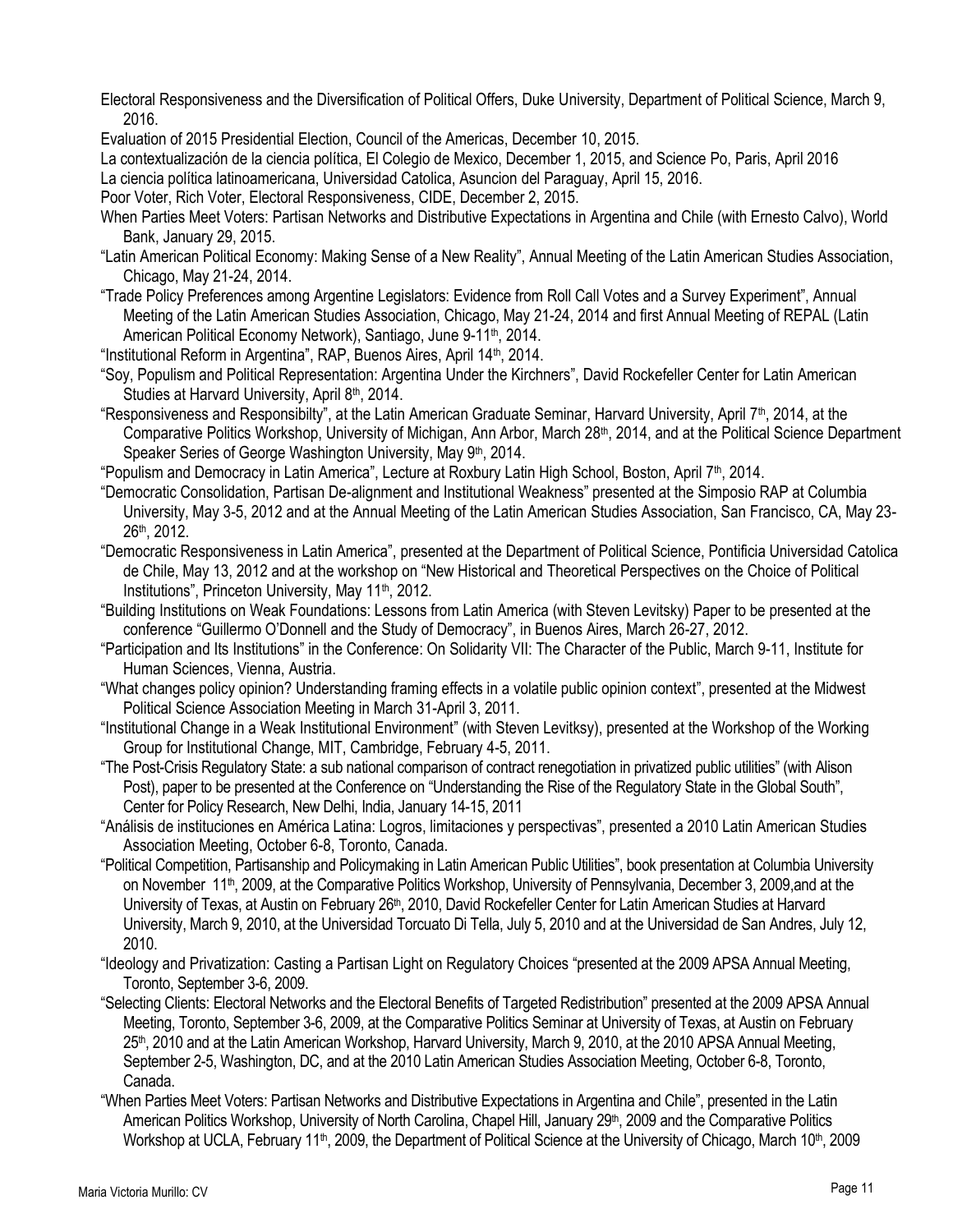and the Political Science Department in the Pontificia Universidad Catolica de Chile, April 17<sup>th</sup>, 2009.

"Latin America: Challenges to Democracy", Institute for Latin American Studies, Columbia University, November 21st, 2008. "Latin America's Struggle for Democracy", Council for the Americas, November 17, 2008.

- "When Parties Meet Voters: Partisan Networks and Distributive Expectations in Argentina and Chile" (with Ernesto Calvo), Annual Meeting of the American Political Science Association, Boston, August 28-31, 2008.
- "Political Linkages and Partisan Networks: Measuring the Size and Structure of Political Parties in Argentina and Chile" (with Ernesto Calvo) paper presented at the Conference on "Elections and Distribution," Yale University, October 26-27, 2007 and at the Politics Seminar, Department of Politics, New York University, May 1, 2008 and the Comparative Politics Workshop at New York University, May 1<sup>st</sup>, 2008.
- "Voice and Light: The Politics of Public Utility Reform in Latin America", paper presented at The Ohio State University (November 2006), University of Wisconsin (February 2007), Michigan University (October 2007), and Princeton University (December 2007).
- "Political Identity and Policy Implementation," paper presented at the conference Democracy, Governance and Identity, International Institute, University of Michigan, May 5-6, 2006.
- "Variation in Institutional Strength in Latin America: Causes and Implications," (with Steven Levitsky) paper presented at the 2006 Meeting of the Latin American Studies Association, San Juan, Puerto Rico, March 15-18, 2006, the University of Buenos Aires, June 20, 2006, and the University Di Tella, June 29, 2006.
- "Union Democracy in Latin America" in the roundtable on union democracy around the world at the conference "Union Democracy Reexamined", University of Washington, Seattle, February 24-25, 2006.
- "Policymaking Patterns: Privatization and Regulation of Latin American Public Utilities," presented at the comparative politics seminar, Stanford University, May 23, 2005, the Comparative Politics Workshop at the University of Chicago, November 9, 2005, and the Department of Political Science at the University of California, Berkeley on December 2, 2005, and the Watson Institute Colloquium on Comparative Research on December 7, 2005.
- "Policymaking under Pressure from Globalization: Reforming Public Utilities in Latin America," presented at the comparative politics seminar, University of Pennsylvania, April 15, 2005.
- "Policymakers' Agency under Globalization Pressures: Liberalizing Public Utilities in Latin America," paper presented at the American Political Science Association Meeting, Chicago, September 2004 and Latin American Studies Association, Las Vegas, October 2004.
- "Who Delivers?: Partisan Clients in the Argentina Electoral Market," presented at the conference on "Rethinking Dual Transitions: Argentine Politics in the 1990s in Comparative Perspective" March 27-29, 2003 and at the LASA 2003 Meeting, March 26-29, Dallas, TX and at the Leitner Conference on Globalization, Yale University, May 2004.
- "Partisanship Amidst Convergence: Labor Market Re-regulation in Latin America," Faculty Seminar, David Rockefeller Center for Latin American Studies, Harvard University, December 12, 2003 and Comparative Politics Seminar, Duke University, April 7, 2003, and Seminar on Labor and Class Struggle at Columbia University, December 15, 2003.
- "The Politicization of Public Sector Labor Relations: The Case of Argentine Education," presented at the Columbia University Seminar on Globalization, Labor and Popular Struggles, January 28, 2001, Seminar on Comparative Politics, Brown University, Watson Institute, April 19, 2002 and at the Latin America Seminar, Harvard University, September 24, 2002.
- "Partisan Bias in Policy Choice: Privatization Choices in Latin America," presented at the David Rockefeller Center for Latin American Studies, Harvard University, December 11, 2001, at the Institute for Latin American Studies, Columbia University, October 29,2001, at the Kellogg Institute, University of Notre Dame, February 14, 2002, at Johns Hopkins University, May 28, 2002, at ITAM, Mexico City, October 2, 2002, and at CIDE, Mexico City, October 11, 2002.
- "Conviction versus Necessity: Public Utility Privatization in Argentina, Chile and Mexico", American Political Science Association Meeting, San Francisco, August 30-September 2, 2001.
- "Labor Unions, Democracy, and Economic Liberalization in Latin America," Latin American Association Meeting, Washington, DC, September 5-8, 2001.
- "Utilities privatization in Latin America: A Comparative View from Argentina, Chile, and Mexico," conference on "Is there a future for Private Utilities in Latin America?", David Rockefeller Center for Latin American Studies and Kennedy School of Government, Cambridge, MA, May 4-5, 2001.
- "El sindicalismo latinoamericano en la encrucijada" Seminar on "Mercado de Trabajo e Intervención Sindical", IDES, Buenos Aires, October 4-5, 2000.
- "Latin American Labor at the Cross Roads," paper presented at the conference on Democratic Governance in Latin America, Inter-American Dialogue, Washington, DC, September 29-30, 2000.
- "Labor Parties and Partisan Labor," presented at the XXII Conference of the Latin American Studies Association, Miami, March 16-18, 2000.